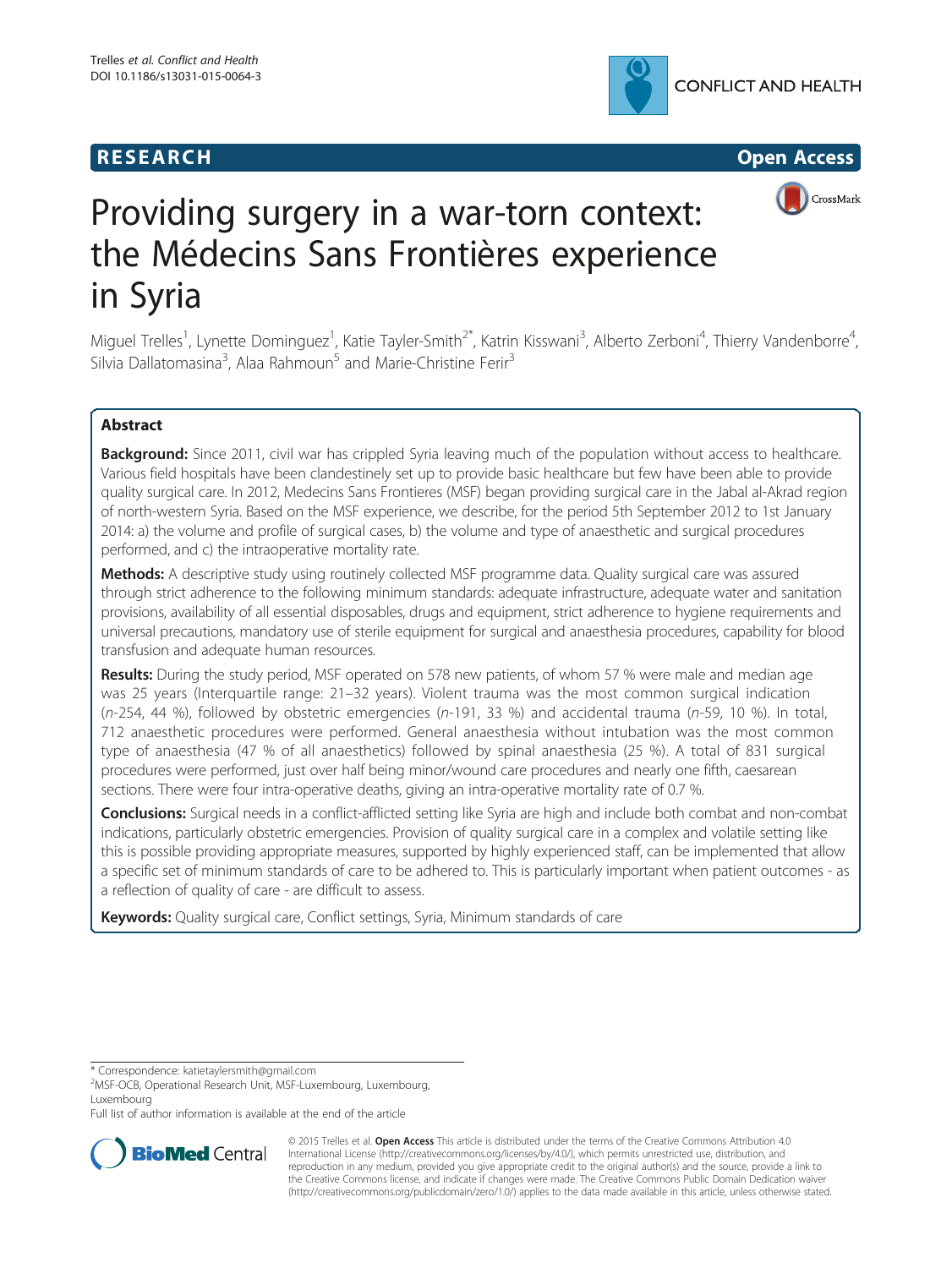#### Background

Surgical care is an integral part of any healthcare system and yet in low and middle income countries (LMICs) access to such care is often limited [\[1, 2](#page-7-0)]. When such contexts are in turn afflicted by conflict, the situation becomes even more dire: not only is access further hampered, but this at a time when the surgical needs of the population are likely to be greater (war-related injuries in addition to non-war related conditions such as obstetric emergencies and infections) [[3](#page-7-0)].

Since 2011, Syria has been crippled by a brutal civil war resulting in what has been described by the United Nations (UN) as the worst humanitarian crisis in recent times. Approximately 220,000 people (mostly civilians) are estimated to have died since the conflict began and it is estimated that 12.2 million people are in need of humanitarian assistance, 7.6 million of whom are internally displaced [[4\]](#page-7-0). Intense fighting and complicated relief operations due to political barriers have left millions of Syrians without access to essential services [\[5](#page-7-0)], access to health services being the greatest challenge of all [\[6](#page-7-0)]. Access to basic health care, including surgical care, is severely hampered by restricted ability to move, the destruction and breakdown of health infrastructure, shortage of medical supplies, lack of human resources and threats of kidnappings and killings by different armed groups on medical staff [[7, 8\]](#page-7-0). Reports estimate that more Syrians have died due to health complications resulting from inadequate health care services than as a direct consequence of the conflict [[4\]](#page-7-0).

Various field hospitals have been clandestinely set up to provide some level of healthcare [\[9](#page-7-0), [10\]](#page-7-0) but very few have managed to establish the capacity to provide quality surgical care.

Médecins Sans Frontières (MSF), an international, independent, humanitarian medical organisation, provides medical assistance to vulnerable populations, including those affected by conflicts. Surgical care is an integral part of its work. Shortly after the conflict in Syria escalated into a full-scale civil war in 2012, MSF-OCB (Operational Centre Brussels) intervened in the Jabal al-Akrad region of north-western Syria, where it established a field hospital that included a surgical centre. Despite major challenges, MSF-OCB managed to provide surgery for nearly 600 patients.

To date, there have been few published studies reporting on the provision of surgical activities in conflict settings. Those that have, have generally reported on the typology of the surgical care provided [\[3](#page-7-0), [11](#page-7-0)], remote models of care [[12\]](#page-7-0), the feasibility of performing specific surgical procedures [[13, 14](#page-7-0)], and the surgical management and related outcomes for specific conditions [[15, 16\]](#page-7-0). One study from Syria [\[17](#page-7-0)] described how a field hospital, which included surgical activities, was set up and organised, but the study only reported on 28 surgical patients. The 'how' of providing quality surgical care for larger numbers of patients presenting with different surgical indications in a complex war-torn context like Syria has not been formally reported on.

Based on the MSF-OCB experience of providing surgical care in the Jabal al-Akrad region of Syria between September 2012 and January 2014, this study thus aims to report on how quality surgical care can be provided in a complex conflict setting and what volume and type of surgical activities are feasible. Specific objectives were to report on a) the volume and profile of surgical cases seen, b) the volume and type of anaesthetic and surgical procedures performed and c) the intraoperative mortality rate.

#### Methods

#### Study design

This was a descriptive study using routinely collected MSF programme data.

#### Study setting

Jabal al-Akrad is a rural mountainous region in northwest Syria close to the Turkish border, with a population of about 150,000. As a result of the civil war, the region has seen extensive fighting between armed groups and the Syrian army and also between different armed groups.

The MSF field hospital was set up and functional by the end of August 2012. Initially the hospital was organised within a cave, but in November 2012, due to insecurity (the position of the cave was considered to be too close to a frontline and military position) and limited space, the field hospital was moved and re-established in a permanent brick structure (an abandoned chicken farm) located 6 km from the Turkish border. The provision of surgical care was shifted from the cave to the chicken farm in just one day. Several days prior to this shift, a new surgical tent was erected in the chicken farm and a proportion of the emergency/ surgical care supplies and pharmacy stock was transferred to the chicken farm. On the day of the move, the operating table and operating lamp were shifted from the cave to the chicken farm together with the anaesthetist (in the first convoy) and the surgeon and emergency physician (in the second convoy); there was only a 90 min window during which surgical activities had to be put on hold. The remaining supplies at the cave were transferred to the chicken cave over the following two days.

#### MSF surgical activities

MSF adapted a standardised design for organising its surgical complex and implemented standardised procedures for surgical activities and training based on internal policy guidelines. The surgical centre comprised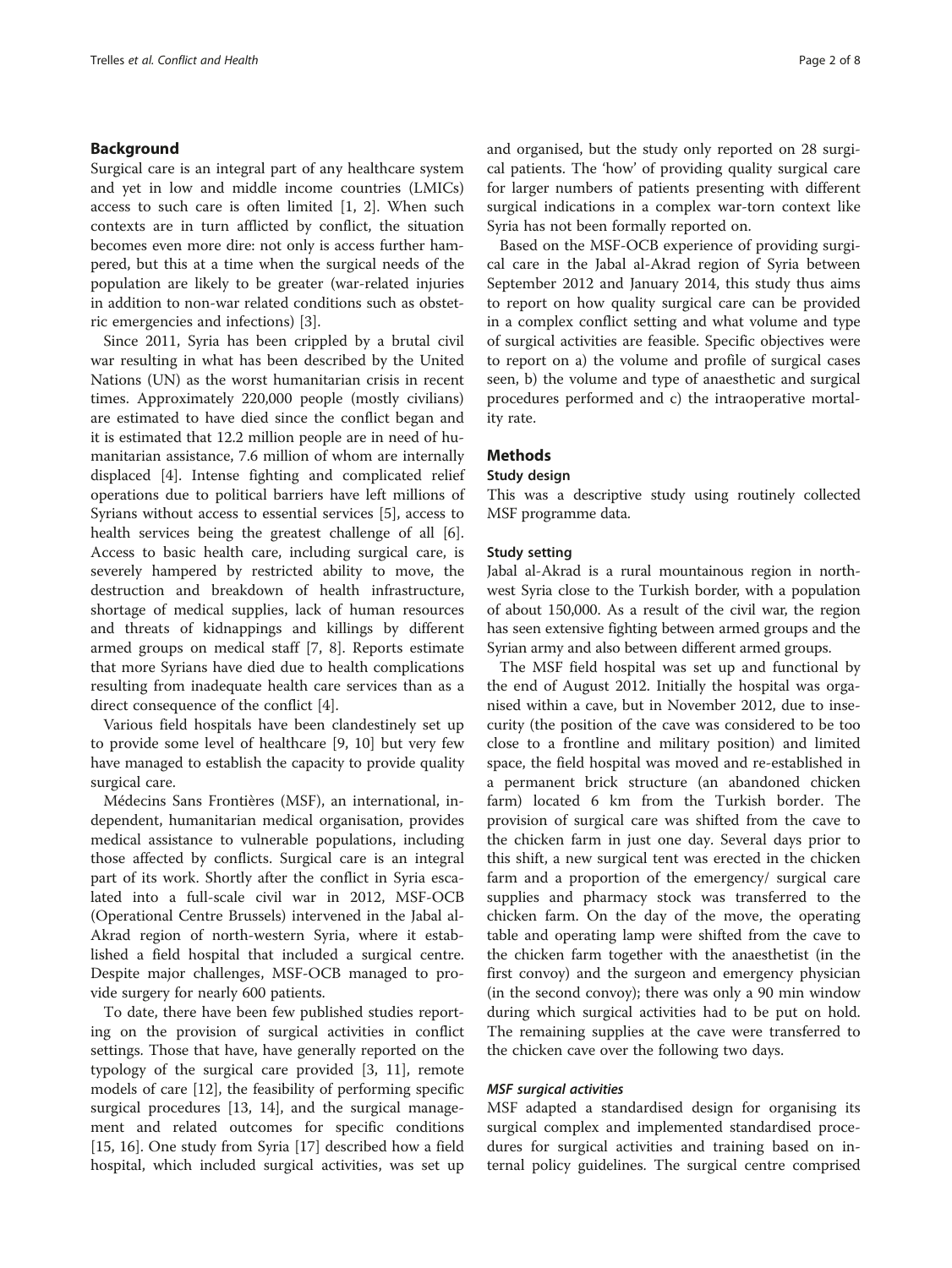of one operating room (OR) in the form of an inflatable tent, together with all the necessary supportive units including an emergency department (with a resuscitation, treatment and observation area), a pre- and post-operative ward, a sterilisation unit, a basic laboratory and blood transfusion capacity.

Surgical activities were overseen by a team of experienced international staff (one surgeon, one anaesthetist, one emergency doctor and one OR nurse) and supported by a number of local nurses (recruited from the local community and trained accordingly to assist with surgical activities). Staff turnover among local personnel was minimal while international staff were rotated on a monthly basis - the whole team being replaced by a new one. On several occasions, international staff members, including those in the surgical team, had to be evacuated because of security constraints. On three occasions, the evacuation period was 15 days or longer and during these evacuations periods surgical activities were temporarily suspended. During these times, the hospital remained open and patient care and management was overseen by local health personnel.

An important part of the MSF intervention included setting up an effective referral system with appropriate services in Turkey. If a patient arrived at the field hospital in a critical condition that could not be surgically managed because of resource constraints, damage control surgery [[18](#page-7-0)] was performed and the patient was referred to Turkey. Patients with head trauma were also referred. Furthermore, by providing orthopaedic surgical materials (mainly external fixators) to a nearby Syrian hospital with the human resource capacity to provide orthopaedic surgery, MSF was able to refer some of its orthopaedic cases to this hospital.

Emergency care, including surgery, was available 24 h a day every day, and all care and treatment was provided free of charge. Appropriate triage systems were put in place to try to ensure a more efficient use of limited resources and to better manage heavy caseloads during busy times. During times of 'normal' care, the South African Triage scale was used in the emergency department and the process of triage was task-shifted to nursing staff so that the few available doctors could concentrate their efforts on treating patients once triaged; during times of a mass casualty incident (MCI), START (simple triage and rapid treatment) [[19](#page-7-0)] was implemented - a triage method used to quickly classify victims during a MCI based on the severity of their injury.

#### Minimum standards of surgical care

Table [1](#page-3-0) summarises the pre-requisites considered by MSF to be essential for performing quality surgical interventions in Jabal al-Akrad and the measures taken to meet

these conditions. There were seven pre-requisites: i) adequate infrastructure, (including protection from the external environment and appropriate electricity and lighting), ii) adequate water and sanitation provisions, (waste management being a key priority), iii) availability of all essential disposables, drugs and equipment, iv) strict adherence to hygiene requirements and universal precautions, v) mandatory use of sterile equipment for surgical and anaesthesia procedures, vi) capability for blood transfusion, and vii) adequate human resources in quantity and quality. In order to meet these minimum standards in the context of Syria, various measures had to be taken. Some of the key measures included: i) adapting the standard field hospital design - this to meet the functional/medical needs of the hospital, ensure the 'safe' circuit of patients in terms of hygiene standards and accommodate for the challenges around lack of space, lack of infrastructure and lack of security; ii) ensuring that highly experienced personnel were in place to oversee the design and timely implementation of these technical adaptations (medical staff - who could clearly identify the needs of the hospital and logistics staff with extensive experience in emergency hospital design and set-up) and iii) establishing a clandestine supply line from Turkey to ensure a regular supply of logistical materials, fuel and medical supplies.

#### Study population

The study population included all new patients who underwent any surgical intervention at the MSF field hospital in Jabal al-Akrad between 5th September 2012 and 1st January 2014.

#### Data collection and analysis

For this analysis, a surgical intervention was defined as any intervention performed in the OR that required local, regional and / or general anaesthesia. One surgical intervention corresponded with one patient entrance into the OR. The data collection tool in place was designed such that a maximum of three surgical procedures could be recorded per surgical intervention. Data on all surgical interventions were entered into a standardised logbook and transcribed into an electronic database (Microsoft Excel). These data were then aggregated at MSF-OCB headquarters and reviewed for completeness and accuracy. Data pertaining to this study were sourced from the electronic database and included the following variables: date of surgical intervention, patient gender, patient age, the American Society of Anaesthesiologists (ASA) score (a classification system for describing a patient's pre-operative physical status, see Table [2](#page-4-0)), indication for surgery (grouped as accidental trauma, violent trauma, obstetric care and other), type of anaesthesia used (general anaesthesia without intubation, general anaesthesia with intubation, spinal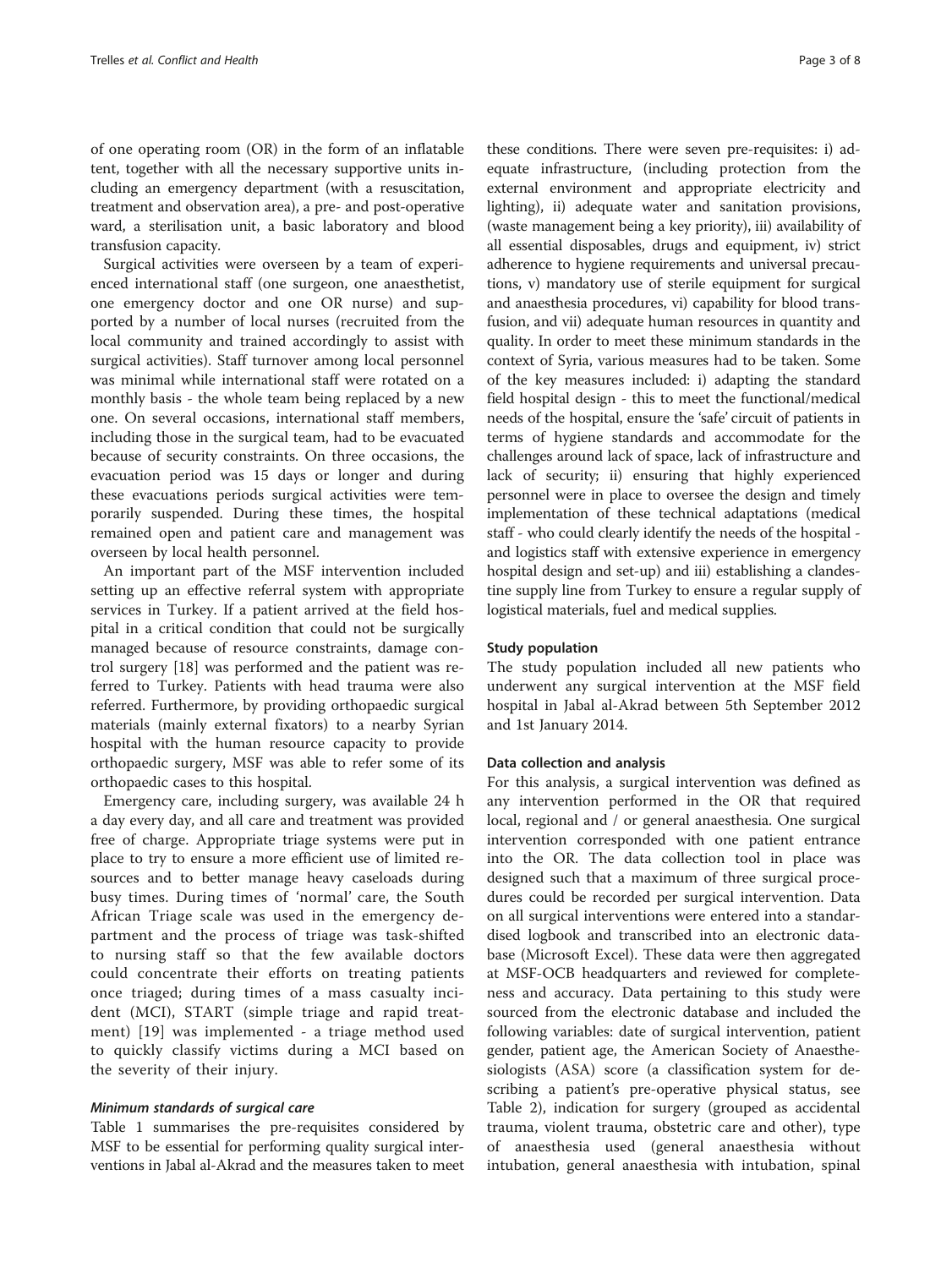<span id="page-3-0"></span>Table 1 Measures taken by MSF to ensure the provision of quality surgical care in Jabal Akkrad, Syria

| Essential conditions for the provision of quality<br>surgical care                                                          | Measures taken to achieve these conditions in the cave and chicken farm                                                                                                                                                                                                                                                                                                                                                                                                                                                                                                                                                                                                                                                                                                                                                                                                                                                                                                                                                                                                                                                                                                                                                                                                                                                                                                                                                                                                                                                                                                                                                                                                                                                                                                                                                                                                                                                                                                                                                                                                                                                                                                                                                                                                                                                                                                                                                                                                                                 |
|-----------------------------------------------------------------------------------------------------------------------------|---------------------------------------------------------------------------------------------------------------------------------------------------------------------------------------------------------------------------------------------------------------------------------------------------------------------------------------------------------------------------------------------------------------------------------------------------------------------------------------------------------------------------------------------------------------------------------------------------------------------------------------------------------------------------------------------------------------------------------------------------------------------------------------------------------------------------------------------------------------------------------------------------------------------------------------------------------------------------------------------------------------------------------------------------------------------------------------------------------------------------------------------------------------------------------------------------------------------------------------------------------------------------------------------------------------------------------------------------------------------------------------------------------------------------------------------------------------------------------------------------------------------------------------------------------------------------------------------------------------------------------------------------------------------------------------------------------------------------------------------------------------------------------------------------------------------------------------------------------------------------------------------------------------------------------------------------------------------------------------------------------------------------------------------------------------------------------------------------------------------------------------------------------------------------------------------------------------------------------------------------------------------------------------------------------------------------------------------------------------------------------------------------------------------------------------------------------------------------------------------------------|
| Adequate infrastructure, including protection from<br>the external environment and appropriate<br>electricity and lighting. | · The standard design of the field hospital was adapted to meet the functional/medical<br>needs of the hospital, to ensure the 'safe' circuit of surgical patients (in terms of<br>hygiene standards) and to accommodate for the challenges around lack of quality space,<br>lack of infrastructure and lack of security, all the while ensuring that quality care of care<br>would not be compromised. Essential for the design and timely implementation of these<br>technical solutions was the presence of highly experienced personnel (medical staff who<br>could clearly identify the functional needs of the hospital and logistics staff with extensive<br>experience in emergency hospital design and set-up).<br>• An inflatable tent served as the operating theatre in order to ensure a minimum level<br>of cleanliness. To ensure protection from environmental factors (such as rain, wind,<br>dust and falling debris from the roof of the cave), plastic sheets formed a cover for<br>the floor of the tent and wooden frames lined with plastic sheets formed the roof<br>of the tent. The same features were put in place once the field hospital relocated<br>to an abandoned chicken farm.<br>• An entirely new electrical wiring system was installed, respecting all necessary electrical<br>safety measures. In addition, two generators were installed (one as back up), to ensure<br>a reliable electricity supply during power cuts.<br>• Establishing the field hospital in the abandoned chicken farm in particular, required a<br>huge coordinated global effort between the field team in Syria, headquarter teams in<br>Brussels and a team based in Turkey: the field team selected the site (the chicken farm)<br>and then sent photos to the emergency team in Brussels who, together with the<br>logistics team, provided the team based in Turkey with a list of all the required materials.<br>The Turkey based team obtained these materials through local procurement and then<br>made the necessary arrangements to transport these materials across the Turkish border<br>into Syria. While these preparations went on, logistics staff in the field set about designing<br>the new hospital. This coordinated effort enabled the hospital to be set up within 3-4<br>days of relocating from the cave.<br>• A clandestine supply line from Turkey was essential for obtaining the logistical equipment<br>and materials needed to set up the field hospital |
| Adequate water and sanitation provisions, waste<br>management being a key priority                                          | · Minimum water requirements were pre-set at 100 L water/anaesthesia and 40-60 L water/person/<br>day in the IPD. At the cave, three water points were installed: one for emergency care, one for<br>scrubbing, and one for sterilisation; at the abandoned chicken farm, a 30,000 L water tank was<br>already in place. To avoid potential contamination of water with previously used toxic chemicals<br>at the farm, the tank was emptied, cleaned, disinfected with chlorine and filled again.<br>• A new canal system was installed in just four days and water points were installed in seven<br>areas of care-triage, consultation & emergency care, resuscitation, the inpatient department,<br>scrubbing, sterilization, and laboratory.<br>• Several easy-to-clean tiled toilet units with hand washing points were installed and connected<br>up to a large soak-away pit built outside (not accessible to patients or visitors).<br>· Surgical activities produce large quantities of organic, liquid and dangerous waste and there<br>should be proper segregation of the waste material produced. While operating from the cave,<br>there was only space enough for one waste pit which therefore had to serve as a refuse for<br>all of the different types of waste. Once the hospital relocated to the abandoned chicken farm,<br>a waste-management zone with an appropriate number of pits was built and waste could<br>be segregated according to protocol.                                                                                                                                                                                                                                                                                                                                                                                                                                                                                                                                                                                                                                                                                                                                                                                                                                                                                                                                                                                                                         |
| Availability of all essential disposables, drugs and<br>equipment                                                           | • A regular supply of drugs, material and equipment is an essential MSF pre-requisite in order<br>to guarantee no ruptures in care. A clandestine supply line from Turkey ensured this, with<br>supplies being transported across the Turkish border either by truck (with support of the<br>Turkish Red Crescent) or hand-carried.                                                                                                                                                                                                                                                                                                                                                                                                                                                                                                                                                                                                                                                                                                                                                                                                                                                                                                                                                                                                                                                                                                                                                                                                                                                                                                                                                                                                                                                                                                                                                                                                                                                                                                                                                                                                                                                                                                                                                                                                                                                                                                                                                                     |
| Strict adherence to hygiene requirements and<br>universal precautions                                                       | · Hydro-alcoholic solution was made readily available.<br>• A clean sufficient water supply and sanitation provisions were ensured (as outlined above).<br>· In the absence of water hot enough to adequately clean dirty laundry, chlorine was added<br>to the cold water supplying the washing machine.<br>· Strict adherence to infection control protocols                                                                                                                                                                                                                                                                                                                                                                                                                                                                                                                                                                                                                                                                                                                                                                                                                                                                                                                                                                                                                                                                                                                                                                                                                                                                                                                                                                                                                                                                                                                                                                                                                                                                                                                                                                                                                                                                                                                                                                                                                                                                                                                                          |
| Mandatory use of sterile equipment for surgical<br>and anaesthesia procedures                                               | · In the cave, dry-heat sterilization was installed<br>• At the abandoned chicken farm, a gas barrel was installed in a separate and protected<br>ventilated place, and linked to the heater of the autoclave inside the building. To generate<br>the correct circuit of activities (from dirty, to clean, and finally to sterile) the sterilization<br>service was provided in a large space, with two wicket gates for the "entry" and "exit" of material.                                                                                                                                                                                                                                                                                                                                                                                                                                                                                                                                                                                                                                                                                                                                                                                                                                                                                                                                                                                                                                                                                                                                                                                                                                                                                                                                                                                                                                                                                                                                                                                                                                                                                                                                                                                                                                                                                                                                                                                                                                            |
| Blood transfusion capability                                                                                                | In the cave, there was no blood bank in place. Even so, several blood transfusions were<br>performed when indicated if suitable donors could be identified on the spot.<br>• Once the surgical center moved to the abandoned chicken farm, a blood bank was set<br>up with transfusion therapy restricted to life saving indications.                                                                                                                                                                                                                                                                                                                                                                                                                                                                                                                                                                                                                                                                                                                                                                                                                                                                                                                                                                                                                                                                                                                                                                                                                                                                                                                                                                                                                                                                                                                                                                                                                                                                                                                                                                                                                                                                                                                                                                                                                                                                                                                                                                   |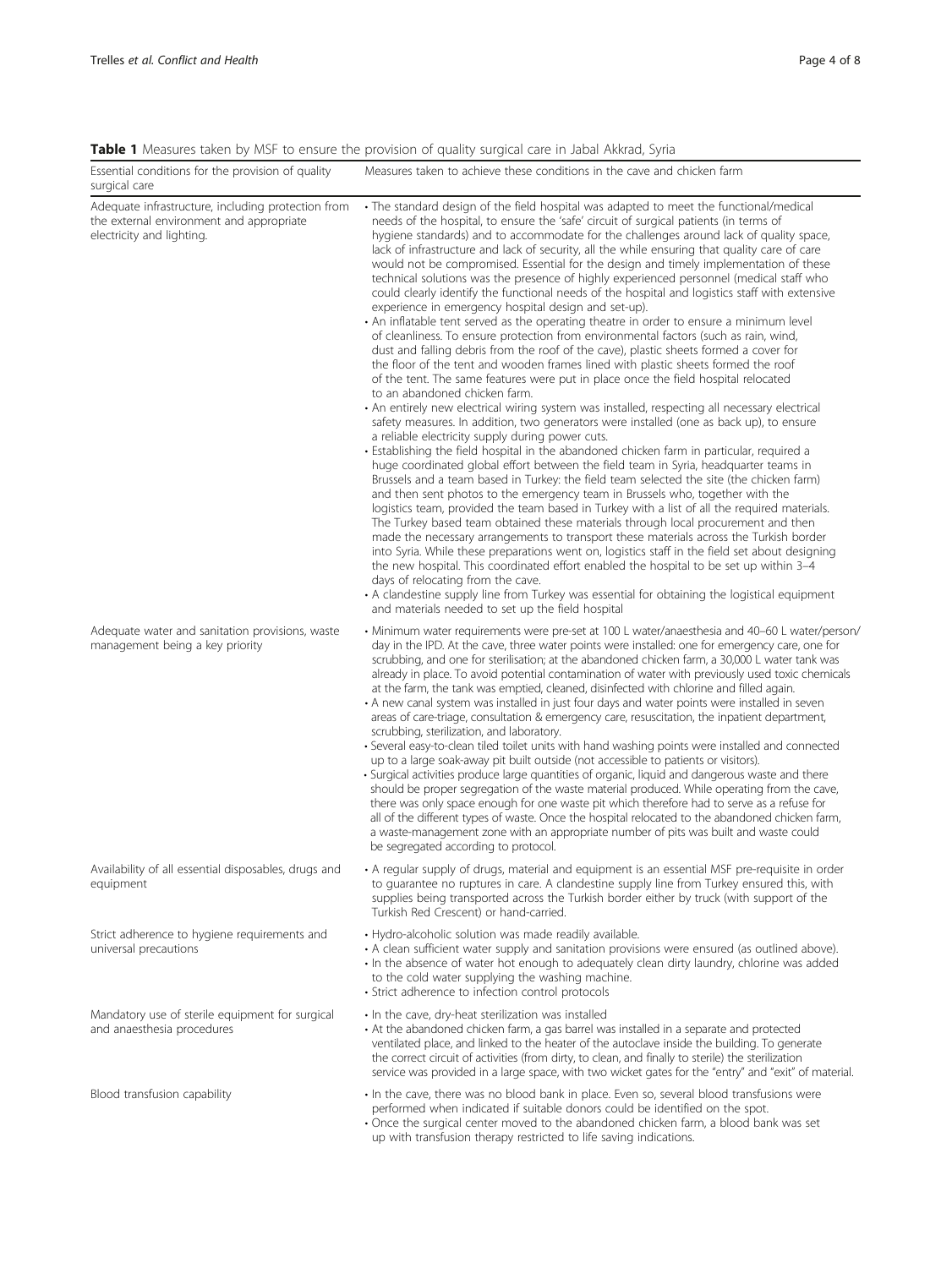<span id="page-4-0"></span>Table 1 Measures taken by MSF to ensure the provision of quality surgical care in Jabal Akkrad, Syria (Continued)

| Adequate human resources in quantity and<br>quality | • Human resource requirements focused on sufficiency in numbers and sufficiency in skill level.<br>• Logisticians had to be recruited to organise the surgical centre, while surgical and aesthesia<br>practitioners were needed to perform the required surgical procedures.<br>• A recruitment call was made for expatriate staff with previous experience of working in war<br>torn settings. The technical referents devised a simplified design for the surgical centre and<br>then up to 70 Syrian staff (plumbers, carpenters, bricklayers etc.) were employed to rehabilitate<br>the abandoned chicken farm into a hospital with an operating theatre (taking just four days). |
|-----------------------------------------------------|----------------------------------------------------------------------------------------------------------------------------------------------------------------------------------------------------------------------------------------------------------------------------------------------------------------------------------------------------------------------------------------------------------------------------------------------------------------------------------------------------------------------------------------------------------------------------------------------------------------------------------------------------------------------------------------|

anaesthesia, local/ regional anaesthesia, or combined anaesthesia), type of surgical procedure (minor, wound care, caesarean section, visceral surgery, orthopaedic surgery, other) and intra-operative outcome (dead/alive).

Intraoperative mortality was defined as any death occurring during the induction of anaesthesia, the intervention itself, or the immediate recovery period (i.e., the time during which a patient is monitored and managed in a post-anaesthetic recovery unit [\[20\]](#page-7-0)).

Data were analysed in STATA/IC version 11.0 (Stata corporation, Texas 77845, USA) using summary statistics.

| Table 2 American Society of Anaesthesiologists (ASA) score |  |
|------------------------------------------------------------|--|
|------------------------------------------------------------|--|

|             | Class 1: $\rightarrow$ Patient in apparent good health notwithstanding his<br>surgical problem                |
|-------------|---------------------------------------------------------------------------------------------------------------|
|             | $\rightarrow$ Limitations on activity: none                                                                   |
|             | $\rightarrow$ Limitations on activity: none                                                                   |
|             | $\rightarrow$ Excluded: persons at extremes of age (very young, very old)                                     |
|             | Class 2: $\rightarrow$ Patient with mild systemic disease (e.g., mild hypertension,<br>mild-moderate anaemia) |
|             | $\rightarrow$ Patient's health: disease of one body system                                                    |
|             | $\rightarrow$ Status of underlying disease: well controlled                                                   |
|             | $\rightarrow$ Limitations on activity: none                                                                   |
|             | $\rightarrow$ Danger of death: none                                                                           |
| Class 3:    | $\rightarrow$ Patient with systemic disease severe enough to limit<br>activity but not incapacitating         |
|             | $\rightarrow$ Patient's health: disease of more than one body system<br>or one major system                   |
|             | $\rightarrow$ Limitations on activity: present but not incapacitated                                          |
|             | $\rightarrow$ Danger of death: no immediate danger                                                            |
| Class 4:    | $\rightarrow$ Patient with severe incapacitating disease that is a<br>constant threat to life                 |
|             | $\rightarrow$ Patient's health: poor, with at least one severe disease                                        |
|             | $\rightarrow$ Status of underlying disease: poorly controlled or end-stage                                    |
|             | $\rightarrow$ Limitations on activity: incapacitated                                                          |
|             | $\rightarrow$ Danger of death: possible                                                                       |
| Class $5$ : | $\rightarrow$ Moribund patient not expected to survive 24 h with<br>or without surgery                        |

- → Patient's health: very poor, moribund
- $\rightarrow$  Limitations on activity: incapacitated
- $\rightarrow$  Danger of death: imminent
- Class 6: → A declared brain-dead patient whose organs are being removed for donor purposes

#### Ethics approval

The study met the Medecins Sans Frontieres Ethics review Board (Geneva, Switzerland) approved criteria for studies of routinely collected data. The study was conducted as a retrospective analysis of routine programme data, and thus informed consent was not sought from study subjects. No patient Identifying information was included in the final analysis or reported on.

#### Results

#### Volume and profile of surgical cases

Between 5th September 2012 and 1st January 2014, MSF performed surgery on 578 new patients. Table [3](#page-5-0) shows the profile of these patients. Males comprised 57 % of the cases and the median overall age was 25 years (Interquartile range: 21–32 years). The majority of patients had an ASA score of 1 indicating good pre-operative physical status. Violent trauma was the most common surgical indication ( $n-254$ , 44 %); the remaining indications for surgery were non-violent in type, most commonly being obstetric emergencies (*n*-191, 33 %) and accidental trauma (n-59, 10 %).

#### Anaesthetic and surgical procedures performed

Table [4](#page-5-0) shows the type of anaesthetic and surgical procedures performed. In total, 712 anaesthetic procedures were performed on the 578 patients (one anaesthetic per patient entrance into the OR: 578 new patient entrances and 134 re-entrances for surgical re-interventions). General anaesthesia without intubation was the most common type of anaesthesia (used in 47 % of surgical interventions), followed by spinal anaesthesia (25 %). Spinal procedures were used for 84 % of Caesarean sections (data not shown in the Table).

A total of 831 surgical procedures were performed on the 578 patients. Just over half of these were minor-wound procedures and nearly one fifth, caesarean sections.

#### Intra-operative mortality

There were four intra-operative deaths among the 578 patients, equating to an intra-operative mortality rate of 0.7 %. The four deaths were among cases injured by bomb blasts: one with multiple severe traumas, one with a severe hip fracture, one with a lung laceration and haemo-peritoneum, and one with inferior vena cava and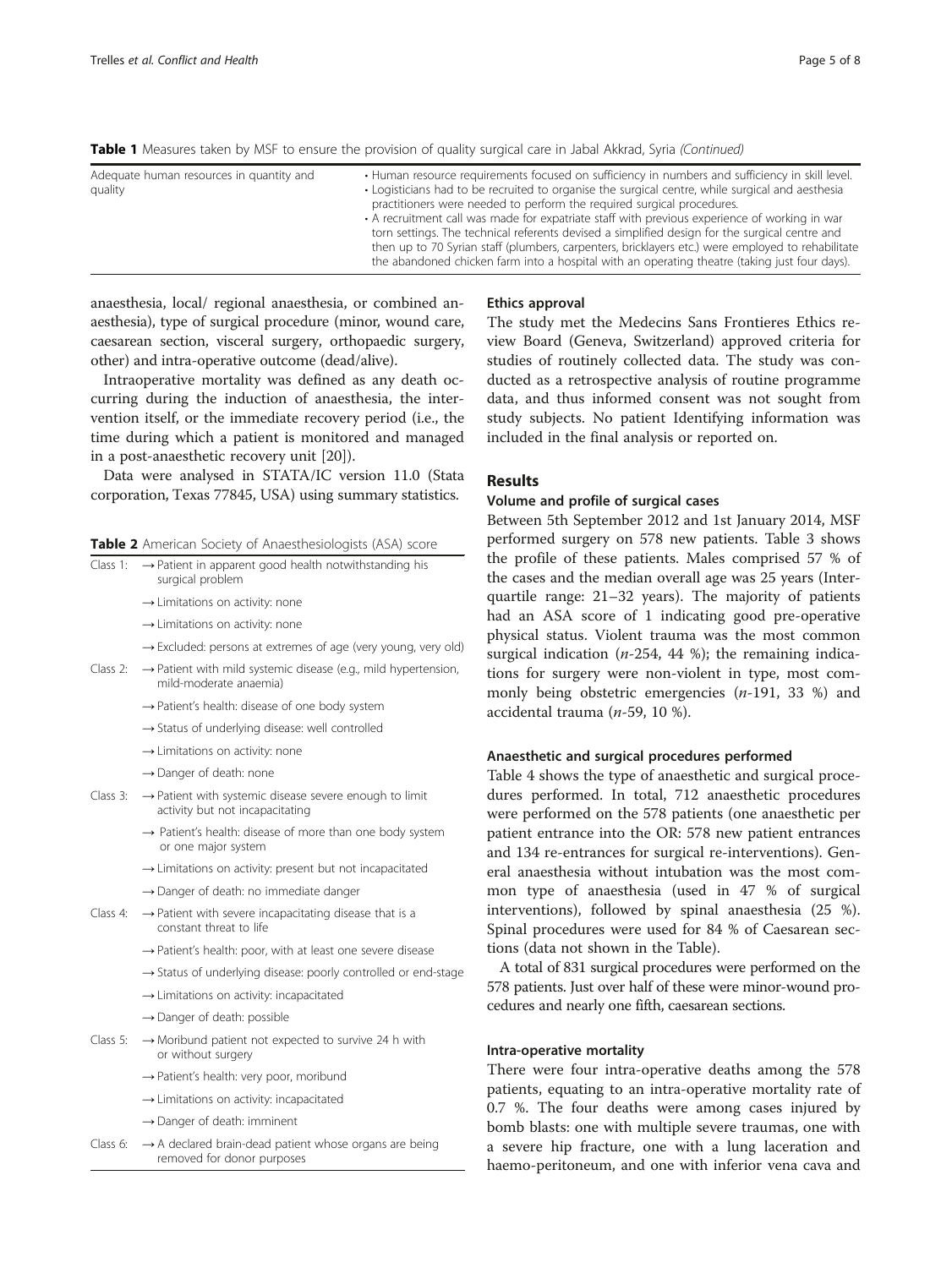<span id="page-5-0"></span>Table 3 Profile of all new surgical patients managed at the MSF field hospital in Jabal al-Akrad, Syria (5th September 2012-1st January 2014)

| Variable                                    | n(%)        |
|---------------------------------------------|-------------|
| Total                                       | 578         |
| Sex                                         |             |
| Female                                      | 250 (43)    |
| Male                                        | 328 (57)    |
| Age (years)                                 |             |
| $0 - 14$                                    | 50(9)       |
| $15 - 29$                                   | 332 (57)    |
| $30 - 44$                                   | 145 (25)    |
| $\geq 45$                                   | 51 (9)      |
| Median [IQR]                                | $25(21-32)$ |
| ASA score                                   |             |
| 1                                           | 483 (84)    |
| 2                                           | 69 (12)     |
| 3                                           | 19(3)       |
| $\overline{4}$                              | 6(1)        |
| 5                                           | 1(0.2)      |
| Surgical indication                         |             |
| Violent trauma                              | 254 (44)    |
| Obstetric emergencies                       | 191 (33)    |
| Accidental trauma                           | 59 (10)     |
| Non-traumatic and non-obstetric pathologies | 74 (13)     |

IQR Interquartile range, ASA American Society of Anaesthesiologists

pancreatic tears. Of the 154 newborns delivered by Caesarean section, 6 (4 %) died.

#### **Discussion**

In a conflict setting with extreme security constraints, where access to surgical care is severely restricted, MSF was able to adapt its modus-operandi and implement a model of emergency surgical care with good outcomes. Quality care was assured through strict adherence to a specific set of minimum standards of care and, over a 16 month period, MSF operated on nearly 600 patients mainly young adults comprising slightly more males than females. Violent trauma was the most common reason for surgery, followed by obstetric emergencies which accounted for one third of all cases. Minor/wound care surgery made up just over half of all the surgical procedures performed, and Caesarean sections one fifth. The intra-operative mortality rate was low at 0.7 %.

The strengths of this study were that it included i) a large number of patients, ii) routine collection of data in the field hospital was thorough and standardised, and iii) the study adhered to the STROBE (Strengthening the Reporting of Observational Studies in Epidemiology) guidelines [[21](#page-7-0)] and sound ethics principles for conducting

Table 4 Type of anaesthesia and surgical procedures performed at the MSF field hospital in Jabal al-Akrad, Syria (5th September 2012-1st January 2014)

| Variable                                  | n(%)     |
|-------------------------------------------|----------|
| Type of anaesthetic procedures (n-712)    |          |
| General without intubation                | 337 (47) |
| Spinal                                    | 179 (25) |
| General with intubation                   | 122 (17) |
| Local/regional                            | 53 (7)   |
| Combined                                  | 21(3)    |
| Type of surgical procedures (n-831)       |          |
| Minor/ Wound care                         | 450 (54) |
| Caesarean-sections                        | 153 (18) |
| Visceral surgery                          | 114(14)  |
| Orthopaedic/specialised surgery           | 64 (8)   |
| Gynaeco-obstetric surgery <sup>a</sup>    | 50 (6)   |
| <sup>a</sup> Excluding caesarean sections |          |

and reporting of observational studies [\[22\]](#page-7-0). There were a number of study limitations. First, the only surgical outcome assessed was intra-operative mortality. Other useful indicators might have included post-operative infection rates, other post-operative complications and peri-operative mortality. Unfortunately however, these could not be comprehensively assessed due to major contextual constraints in patient follow-up. Second, given the inherent limitations of an observational study like this, we cannot directly attribute the low intra-operative mortality rate to the measures implemented to ensure a minimum standard of care. Finally, data on patient referrals to Turkey were not routinely collected and therefore could not be reported on. Despite these limitations, the study raises a number of issues that merit discussion, particularly in relation to the provision of quality surgical care in conflict settings.

First, although surgical care in conflict settings has often been considered to be primarily indicated for war victims, our study shows that in addition to combatrelated cases, a large number of cases are non-combat related, tending to represent the regular burden of surgical disease found in the general population e.g., obstetrical emergencies and infections. This corroborates the findings of other studies from conflict settings [\[3](#page-7-0), [11](#page-7-0)]. In fact, non-combat related surgical needs are likely to be even greater during times of conflict due to the population being more exposed to factors such as poor hygiene, infectious diseases and poor access to obstetric care [\[23](#page-7-0)]. In this regard it is essential that surgical teams who come to operate in such settings come prepared (i.e., have an appropriate team of surgeons and the necessary surgical equipment) to manage both combat and non-combat related surgical cases such as obstetric emergencies.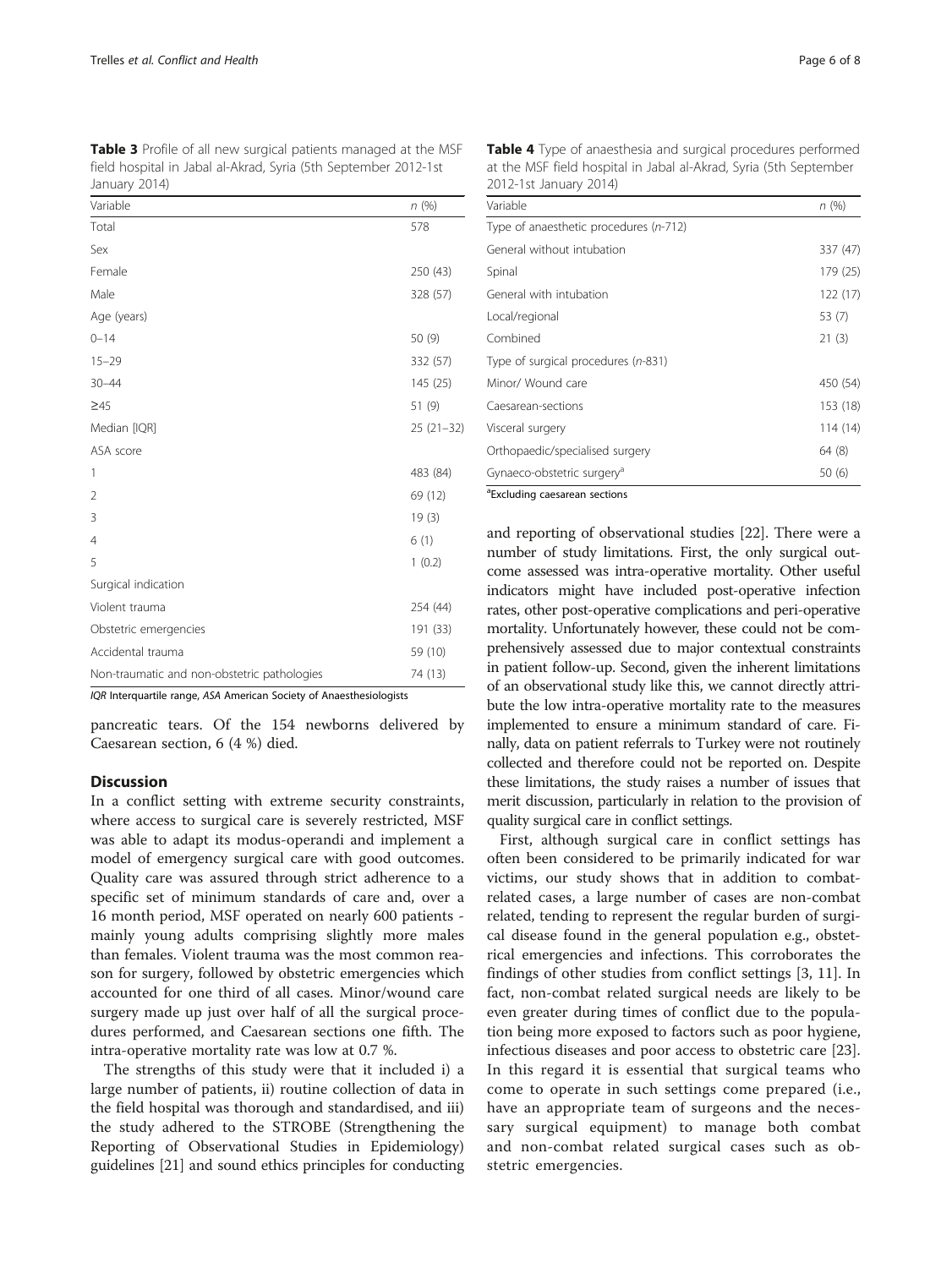Second, although we cannot attribute the low intraoperative mortality seen in our study to the surgical intervention itself, our outcomes are extremely favourable when compared to the outcomes reported by another study conducted in a clandestine field hospital in Syria [[17](#page-7-0)]. In this study, among the 28 patients operated on the most common procedures being vascular procedures, orthopaedic procedures and abdominal exploration - two patients died intra-operatively (giving an intraoperative mortality rate of 7 %). Although we can only speculate, the significantly lower intra-operative mortality rate seen in our study may be due to a number of factors including i) patients dying before arriving at the MSF hospital, ii) better quality of surgical care in the MSF hospital, and/or iii) less severe cases making up the MSF surgical caseload (severe cases being referred to Turkey for management). This latter point raises an important issue - namely the importance of surgical teams recognising when they do not have the capacity to manage particular cases. Patients can pay a high price for sub-standard surgical care - post-operative infections, disability and even death - and thus the principle of 'do no harm' should prevail at all times. When it cannot be upheld, we would strongly assert that such surgery should not be undertaken; this is when a good referral system to higher level care becomes a key responsibility of the surgical team.

Third, while recognising the limitations inherent with an observational study like ours, together with the fact that our only outcome measure was restricted to intraoperative mortality, the constraints of this particular context make it very difficult to suggest a more suitable study design and to propose that additional outcome measures should have been assessed. When circumstances allow, we would strongly recommend that indicators such as post-operative infection rates, postoperative complications and peri-operative mortality be measured in order to better assess the overall effect of a surgical intervention. In the context of Syria however this was not possible due to a number of factors, including: i) the need to discharge patients as early as possiblebecause of both the limited number of hospital beds and the high security risk of keeping patients at the hospital thus limiting in-patient monitoring time, ii) patients being unable to return or be referred back to the hospital for follow-up due to insecurity and transportation constraints, and iii) patient tracing and follow-up via cell phone not being possible due to the disruption of telephone signal.

The difficulties around post-operative monitoring and patient follow-up are added justification for MSF's insistence that minimum standards of surgical care be strictly adhered to. According to the concepts outlined in the Donabedian Model, quality of healthcare can be considered in relation to three domains: "structure," "process,"

and "outcomes" [[24\]](#page-7-0)." Structure" describes the factors that affect the context in which care is delivered (e.g., hospital buildings, equipment, human resources); "process" describes the transactions between patients and healthcare providers during healthcare delivery (i.e., those factors that influence how healthcare is delivered); and "outcomes" refers to the effects of healthcare on the health status of patients/populations. The minimum standards of surgical care endorsed by MSF ensure that all the necessary "structural" elements are in place for maximising quality of care. Meanwhile, MSF ensures that important 'process' factors are upheld through comprehensive and standardised protocols for all levels of care, appropriate record keeping and comprehensive data collection systems. In conflict settings, such as Syria, where outcome measurement - as a reflection of quality of care - is often going to be a challenge, we would advocate that when minimum standards of care are rigorously endorsed, and guidelines and protocols strictly adhered to, we can reasonably assume that patients are receiving good quality care and that the results of our activities are satisfactory. This rationale is supported by the fact that across different MSF surgical projects (where there are notable differences in context, surgical caseload, and surgical capacity, but where the same minimum standards of care are strictly adhered to), intra-operative mortality and post-operative rates are consistently low [[25](#page-7-0)].

Finally, based on MSF's experience of providing surgical care in Syria, there are a number of lessons learnt and practice implications that could help to inform other actors who set out to provide surgical care in conflict settings like Syria. First, the demands are high: surgical centres often need to be erected in a short time frame and usually from scratch, and temporary structures are often the only feasible option which poses a number of challenges particularly in relation to ensuring a minimum quality of care. Second, pertaining to the principle of 'do no harm' we would strongly recommend that surgical activities only be offered if a specific complement of minimum measures can be implemented to assure quality of care (adequate infrastructure, a clean and sufficient water supply, effective sterilisation, comprehensive guidelines and protocols etc.). This is only likely to be possible when innovative, adapted and well-organised ways of working can be implemented, supported by highly experienced staff. Third, beyond the provision of surgical activities, appropriate referral networks should ideally be identified where possible, so that patients who cannot be managed due to resource constraints can be referred for appropriate care. Related to this, complimentary support (e.g., the supply of specific surgical materials) to other actors in the field who have the human resource capacity to provide general and more specialised surgery can improve overall access to a greater scope of surgical